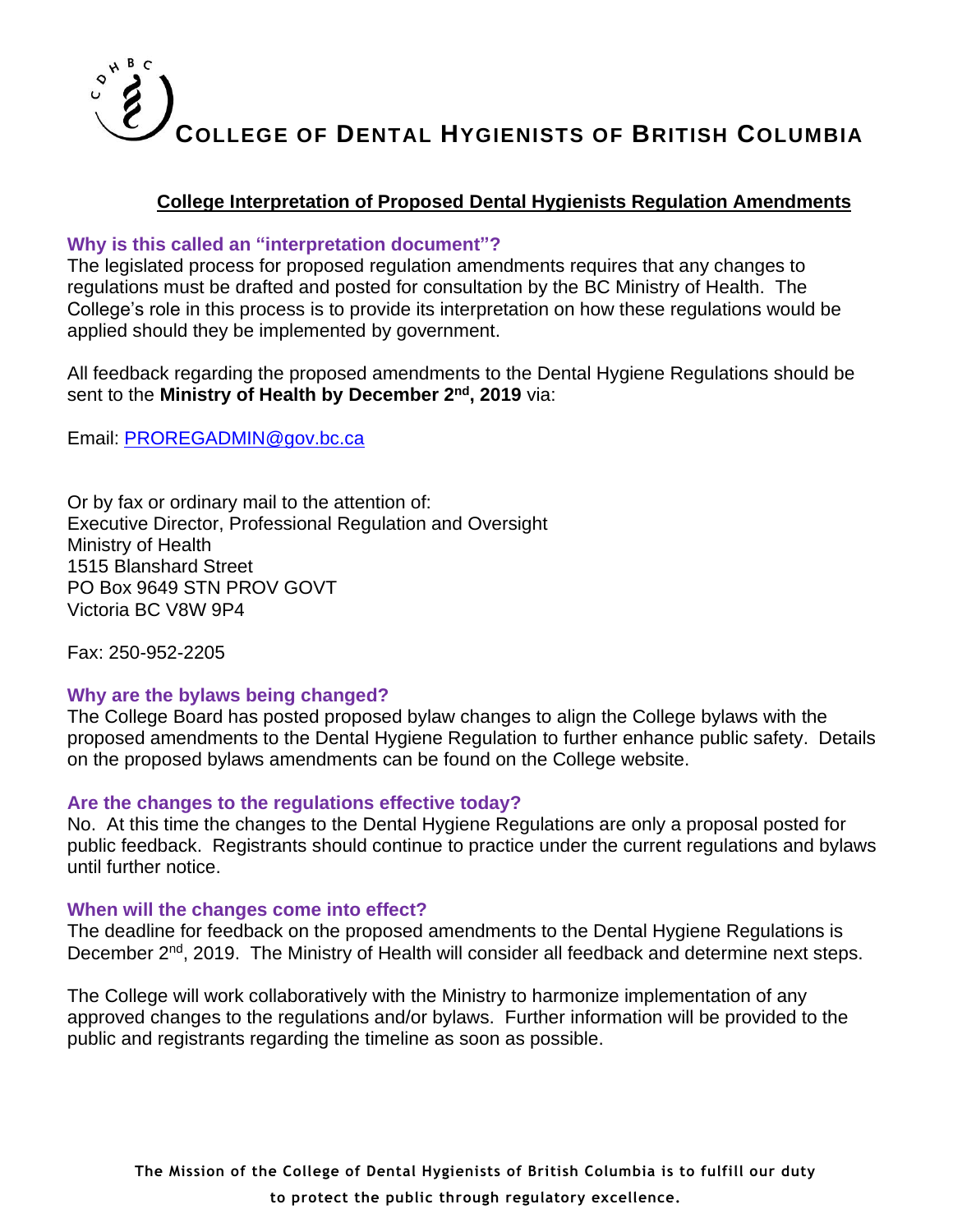### **What does it mean to remove the "365-Day Rule"? What will that mean for my practice?**

Included in the proposed changes to the regulation is the removal of the 365-Day Rule. If this change is implemented by government, there no longer would be a regulatory requirement for clients to obtain a dental exam prior to receiving dental hygiene care.

While there is no regulatory requirement, dental hygienists must continue to practice collaboratively using a client-centered approach.

Further to that principle, section 6 in the proposed amendments would require registrants practicing in an 'independent practice' to recommend a dental exam to their clients.

### **It looks like Section 5 is brand new. What does this section mean?**

Section 5 is the core of the Dental Hygienists Regulation as it outlines all the restricted activities registrants are permitted to perform. There have been substantial changes to this section and the restricted activities go beyond the two that are listed in the current regulations. Below is the College's brief interpretation of each restricted activity in the order that they appear in the proposed amendments:

### **Diagnosis**

As the ability to diagnose is a restricted activity, the proposed amendments provide certainty that the diagnosis of gingivitis and periodontitis is within the dental hygiene scope of practice.

For the purposes of the Dental Hygienists Regulation, the dental hygiene diagnosis focuses on a condition or disease that can be resolved from care that a dental hygienist is authorized to provide. Therefore, dental hygienists are able to diagnose gingivitis and periodontitis under the proposed regulation.

It is important to note that registrants are still able and expected to identify or recognize other oral conditions outside the 'range of normal' and make the appropriate recommendations and referrals. However, that process is different from the formal diagnosis for the purposes of the regulation.

### **Scaling, debridement, root planing**

The restricted activity of scaling, debridement and root planing remains in the proposed amendments reflecting no change compared to the current regulations.

### **Administer a Substance**

This restricted activity will ensure dental hygienists will continue to be able to administer a substance, which is defined as air and water, by irrigation. This ability is crucial to the safe provision of dental hygiene care. As administration of a substance is a restricted activity, the proposed amendments provide certainty that it is in the dental hygiene scope of practice.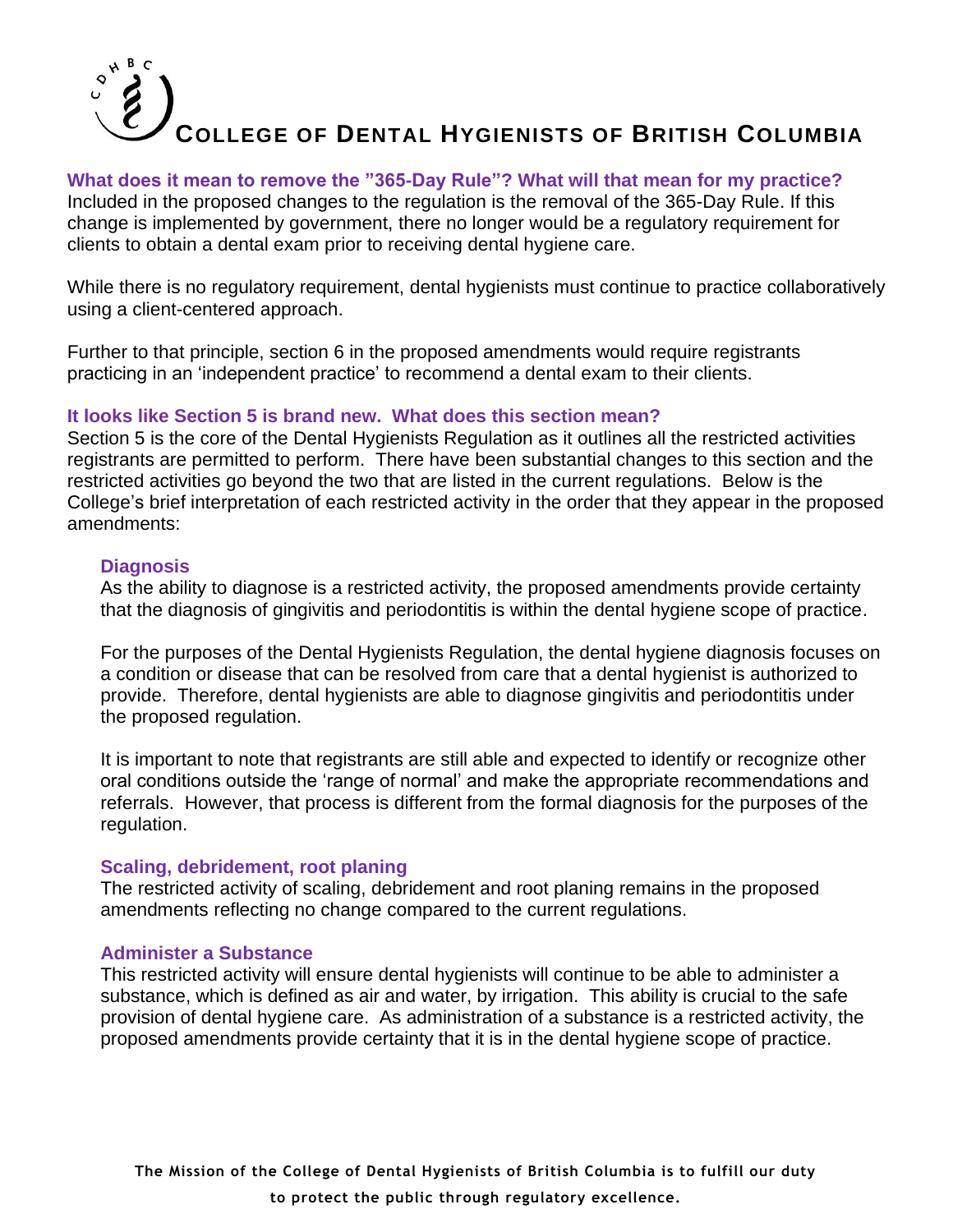### **Dislocation of TMJ**

The reduction of a complete dislocation of the temporomandibular joint (TMJ) is a restricted activity. Should this dislocation occur during the course of dental hygiene care, the proposed amendments now provide certainty that a registrant will be permitted to reduce the dislocation using manual therapy.

### **X-rays**

The provision of X-rays is a restricted activity. The proposed amendments provide certainty that a registrant is able to self-initiate the application of intra-oral X-rays. These X-rays may only be applied for assessment and diagnostic purposes in the practice of dental hygiene.

This section also provides that upon authorization from another health professional who is able to provide that authorization, dental hygienists may apply extra-oral x-rays. This authorization will most commonly come from a dentist but could be provided by other health professionals in certain circumstances.

This section requires that the College establish practice standards, limits and conditions in order to bring this section into force. The College is in the process of developing those standards, limits and conditions and will be conducting a streamlined consultation process on that document in the coming months. These standards, limits and conditions will provide clear information on the process and requirements for applying X-rays.

#### **Local Anaesthesia**

The administration of a drug is a restricted activity. Under the proposed amendments, dental hygienists maintain the restricted activity of being able to self-initiate the administration of oral local anaesthesia (L/A).

However, the limit that required a dentist to be on-site while L/A was being administered has been removed. This would mean that a dental hygienist could provide L/A without a dentist being in the office. If this limit removed, it is important that the dental hygienist must be prepared to act in the case of the emergency. Please see the proposed changes to the College Bylaws and that FAQ document for further details regarding the new CPR requirement.

In order to administer a local anesthetic containing epinephrine (e.g. 2% Lidocaine 1:100,000 epi), a prescription must be obtained and documented appropriately in the client chart. Plain anesthetics (without epi) are categorized as Schedule II drugs and, therefore, do not require a prescription.

While a dentist no longer needs to be on-site to administer L/A, a prescription for L/A containing epinephrine must be reflected in the chart before administration can occur.

**The Mission of the College of Dental Hygienists of British Columbia is to fulfill our duty to protect the public through regulatory excellence.**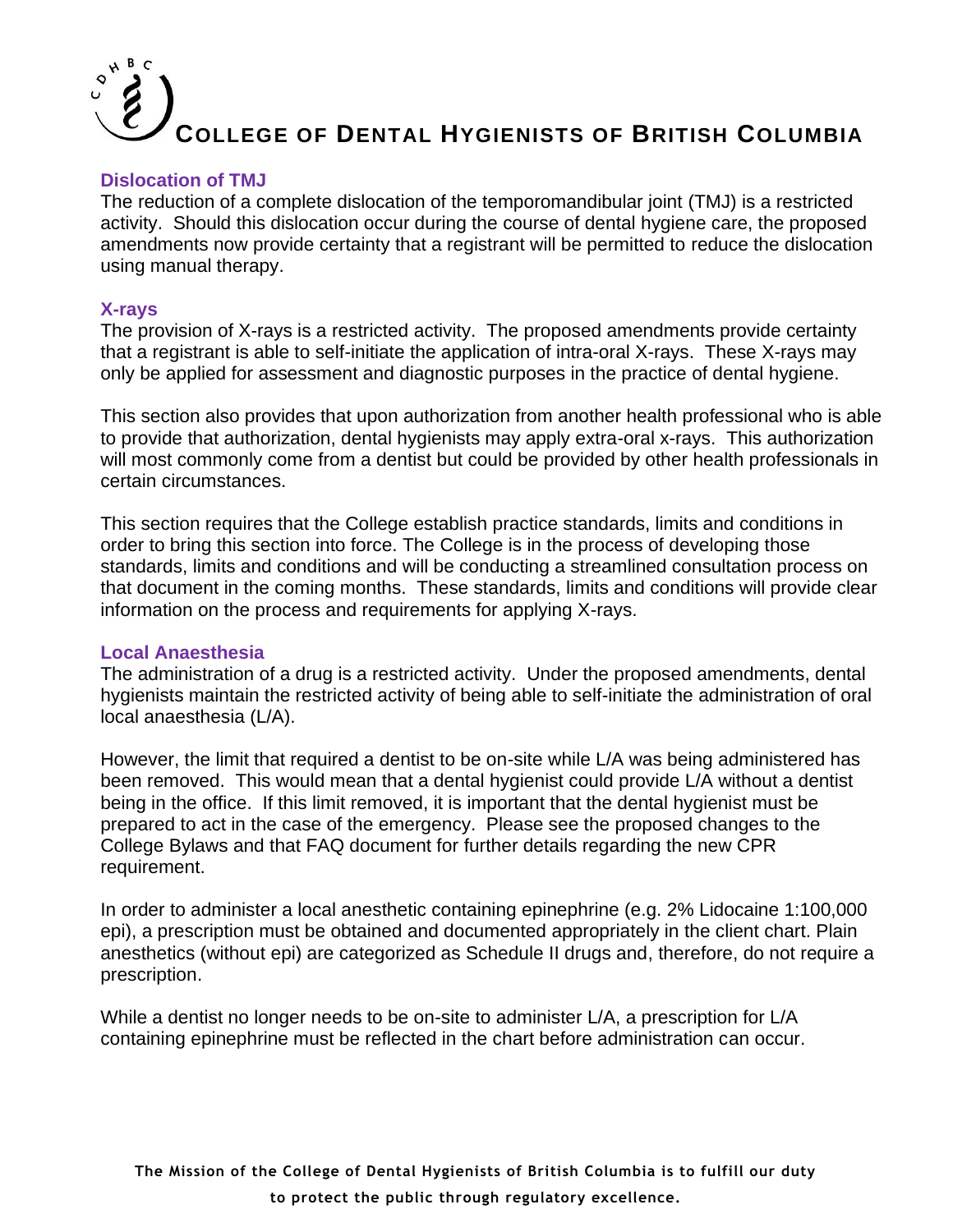### **Drugs and Prescribing**

Given that prescribing a drug specified in Schedule I of the Drug Schedules Regulation is a Restricted Activity, it is the purview of the Ministry of Health to determine whether or not it should be included in the Dental Hygienists Regulation. At this time, the amendments to the regulation proposed by the Ministry do not included the ability to prescribe.

While prescribing was part of the College's proposal to government in 2016, and a strong case continues to exist for dental hygienists to prescribe certain substances, the College recognizes that initiating the ability to prescribe is a very complex change.

Any further questions or comments on this issue should be provided to the Ministry of Health as part of their consultative process for the proposed amendments to the regulations.

Under the proposed amendments, a prescription from a health care professional must be properly documented in the chart before a registrant can administer that drug to a client. This includes L/A with epinephrine and chlorhexidine rinse. The authorized prescriber must provide and document the prescription in accordance with their regulatory requirements and standards. It should be noted that any health authorized professional can provide a prescription such as a dentist, a physician, a nurse practitioner, etc.

### **What is section 6? How do these limits work?**

Section 6 is where the proposed amendments to the Dental Hygienists Regulation set out any limit or condition on the practice of dental hygiene. This is where the 365-day rule and the dentist onsite for L/A provisions exist in the current regulation. You will see in the proposed amendments these limits have been removed.

The new limit that has been added is in relation to what is currently termed 'independent practice'. 'Independent practice' is currently defined as the practice of dental hygiene in circumstances were a dentist is not on site or immediately available. In other words, these limits would apply to dental hygienists who work outside of a dental practice.

This section requires the College to establish standards, limits or conditions before a registrant can engage in 'independent practice'. The College is currently working diligently on drafting those standards, limits and conditions. A consultation period on the draft will begin in the coming months. More details on this expanded portion of the practice standards is provided further down in this document.

This section also requires that registrants who engage in 'independent practice' must recommend to their client that they receive a dental exam unless the registrant believes that the client has recently been examined by a dentist, or the registrant has recently recommended they be examined by a dentist. It is important to note that this is a requirement to recommend a dental exam. There is no requirement for the client to have received a dental exam before providing dental hygiene care.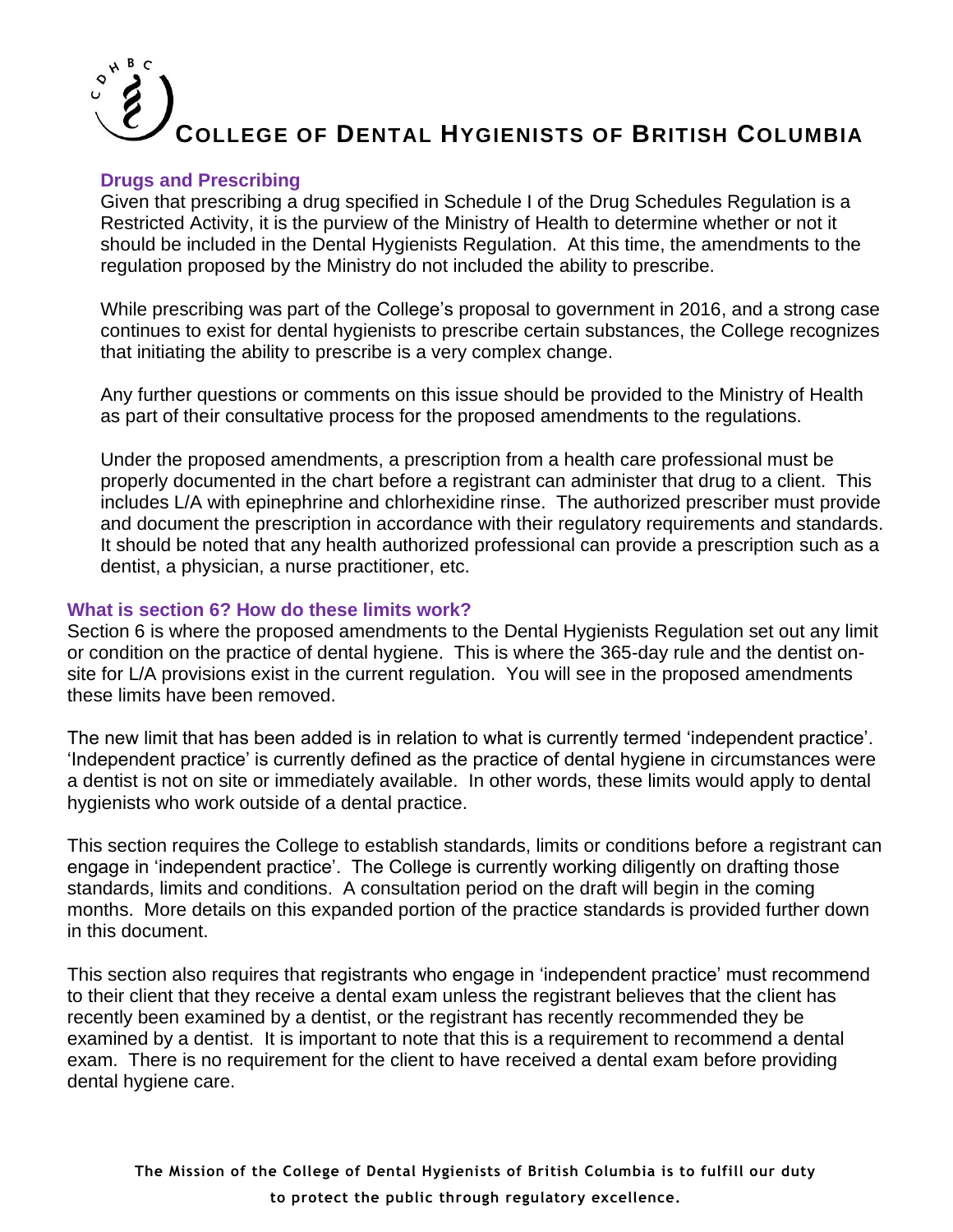Finally, this section clearly states that a registrant must not provide permanent restorative procedures. Temporary restorations remain within the dental hygiene scope of practice.

## **Will the College be providing any feedback to the Ministry regarding the proposed amendments?**

Yes, the College has provided a submission of feedback to the Ministry with the goal of ensuring that the final version of the regulations foster the College's ability to fulfill its mandate to protect the public through regulatory excellence.

A key piece of feedback will be related to the use of the term 'independent practice' under section 6. The term 'independent practice' is used in the regulations to identify registrants who practice outside a dental practice. The College feels the term 'independent practice' can be confusing to both the public, other health professionals, and registrants. 'Independent practice' could suggest that the practice is completely independent of a dentist or any other health care professional. This is not reflective of the CDHBC's Practice Standards, nor the general expectation that registrants must always engage in collaborative practice with all health care professionals and practice clientcentered care. Registrants should never be acting 'independently'.

In addition, the practice of dental hygiene in BC is self-initiating. In other words, registrants do not need an 'order' from another health care professional to practice their scope or their restricted activities. In that vein, all registrants practice 'independently' even if they practice in a dental office, as they do not need direction in order to provide care.

The College has contemplated the terminology for registrants who practice outside a dental office and in the proposed bylaw changes posted on November 7, 2019, the term 'private dental hygiene practice' is used to identify those who practice outside a dental office. Therefore, the College will be requesting that the proposed amendments to the regulation use the same terminology of 'private dental hygiene practice'. We believe this term more clearly identifies this type of practice and the consistency of terminology between the regulations and the bylaws will enhance clarity.

Furthermore, section 6(1) goes on to say '…in circumstances where a dentist is not on site or immediately available.' Section 6(2) then requires the College to establish standards, limits or conditions on this type of practice. It is our intent to have robust standards related to 'private dental hygiene practice' (currently termed 'independent practice') that will set out practice requirements for registrants who operate outside a dental practice. However, concern exists that given the way section 6(1) is currently worded, these standards will then apply to a registrant who is working in a dental practice on a day when the dentist is simply not in the office. In this case, the registrant would become responsible for practice areas not normally within their purview. It is understood that this is not the intent of section 6. Therefore, the College is requesting that the word 'normally' be added to section 6(1) so that it would read '…in circumstances where a dentist is not normally on site or immediately available.' We believe this small change would focus the intent of section 6 on the correct context, which is for registrants who practice outside a dental office.